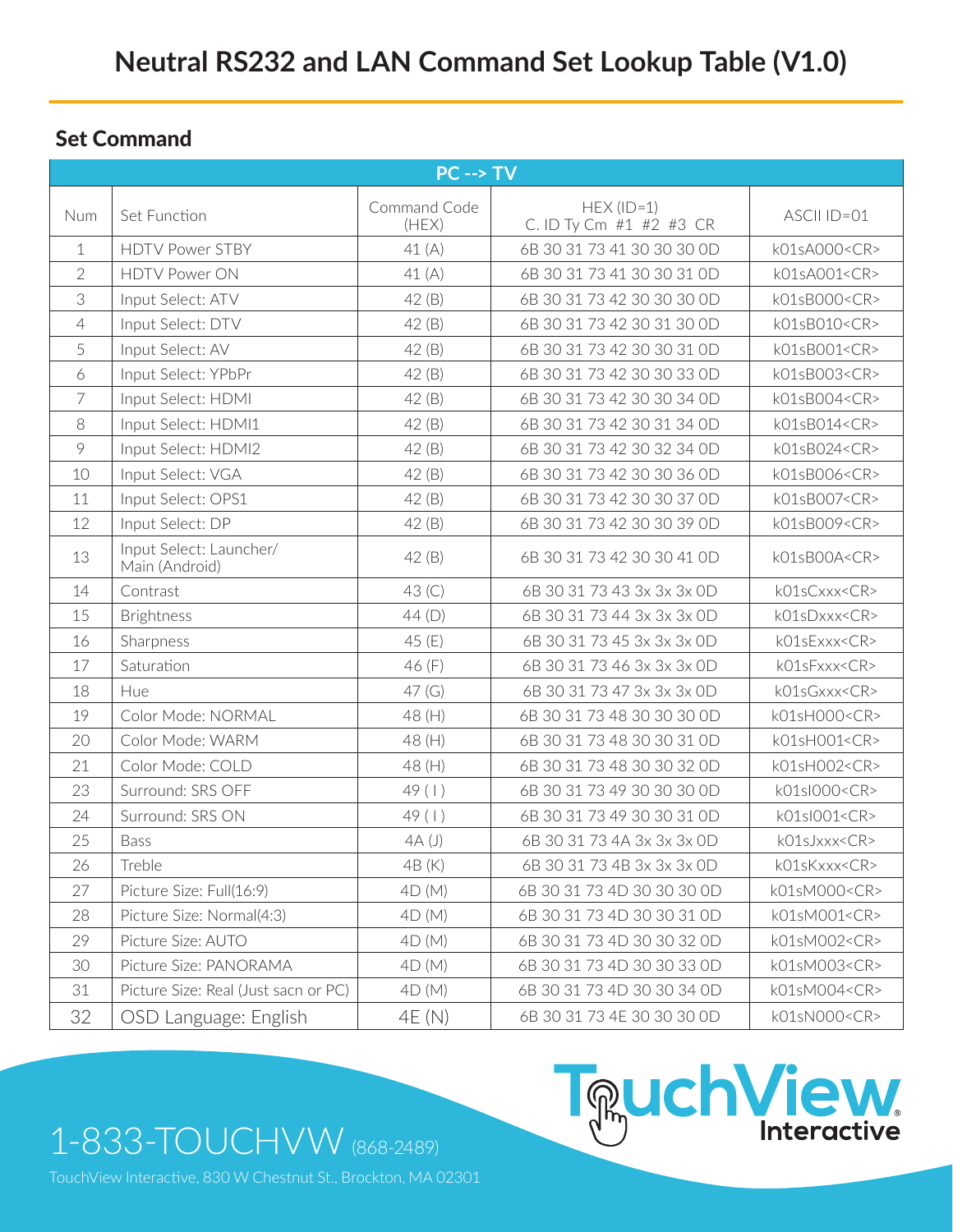# **Neutral RS232 and LAN Command Set Lookup Table (V1.0)**

| 33 | OSD Language: French                 | 4E (N)   | 6B 30 31 73 4E 30 30 31 0D | k01sN001 <cr></cr> |
|----|--------------------------------------|----------|----------------------------|--------------------|
| 34 | OSD Language: Spanish                | 4E (N)   | 6B 30 31 73 4E 30 30 32 0D | k01sN002 <cr></cr> |
| 35 | OSD Language: Traditional<br>Chinese | 4E (N)   | 6B 30 31 73 4E 30 30 33 0D | k01sN003 <cr></cr> |
| 36 | OSD Language: Simple<br>Chinese      | 4E (N)   | 6B 30 31 73 4E 30 30 34 0D | k01sN004 <cr></cr> |
| 37 | Volume                               | 50 (P)   | 6B 30 31 73 50 3x 3x 3x 0D | k01sPxxx <cr></cr> |
| 38 | Volume: Down (-1)                    | 50 (P)   | 6B 30 31 73 50 32 30 30 0D | k01sP200 <cr></cr> |
| 39 | Volume: $Up (+1)$                    | 50 (P)   | 6B 30 31 73 50 32 30 31 OD | k01sP201 <cr></cr> |
| 40 | Mute: OFF                            | 51 (Q)   | 6B 30 31 73 51 30 30 30 0D | k01sQ000 <cr></cr> |
| 41 | Mute: ON(mute)                       | 51(Q)    | 6B 30 31 73 51 30 30 31 0D | k01sQ001 <cr></cr> |
| 42 | <b>Button Lock: Unlock</b>           | 52(R)    | 6B 30 31 73 52 30 30 30 0D | k01sR000 <cr></cr> |
| 43 | Button Lock: Lock                    | 52(R)    | 6B 30 31 73 52 30 30 31 OD | k01sR001 <cr></cr> |
| 44 | Menu Lock: Unlock                    | 53(S)    | 6B 30 31 73 53 30 30 30 0D | k01sS000 <cr></cr> |
| 45 | Menu Lock: Lock                      | 53(S)    | 6B 30 31 73 53 30 30 31 OD | k01sS001 <cr></cr> |
| 46 | Number $(0-9)$                       | 54 $(T)$ | 6B 30 31 73 54 3x 3x 3x 0D | k01sTxxx <cr></cr> |
| 47 | Key Pad: UP                          | 55 (U)   | 6B 30 31 73 55 30 30 30 0D | k01sU000 <cr></cr> |
| 48 | Key Pad: DOWN                        | 55 (U)   | 6B 30 31 73 55 30 30 31 OD | k01sU001 <cr></cr> |
| 49 | Key Pad: LEFT                        | 55 (U)   | 6B 30 31 73 55 30 30 32 OD | k01sU002 <cr></cr> |
| 51 | Key Pad: ENTER                       | 55 (U)   | 6B 30 31 73 55 30 30 34 0D | k01sU004 <cr></cr> |
| 52 | Key Pad: INPUT                       | 55 (U)   | 6B 30 31 73 55 30 30 35 OD | k01sU005 <cr></cr> |
| 53 | Key Pad: MENU                        | 55 (U)   | 6B 30 31 73 55 30 30 36 0D | k01sU006 <cr></cr> |
| 54 | Key Pad: EXIT                        | 55 (U)   | 6B 30 31 73 55 30 30 37 0D | k01sU007 <cr></cr> |
| 55 | Remote Control: DISABLE              | 56 (V)   | 6B 30 31 73 56 30 30 30 0D | k01sV000 <cr></cr> |
| 56 | Remote Control: ENABLE               | 56 (V)   | 6B 30 31 73 56 30 30 31 OD | k01sV001 <cr></cr> |
| 57 | Date: Year                           | 58 (X)   | 6B 30 31 73 58 59 xx xx OD | k01sXYxx <cr></cr> |
| 58 | Date: Month                          | 58 (X)   | 6B 30 31 73 58 4D xx xx 0D | k01sXMxx <cr></cr> |
| 59 | Date: Day                            | 58 (X)   | 6B 30 31 73 58 44 xx xx 0D | k01sXDxx <cr></cr> |
| 60 | Time: Hour                           | 59 (Y)   | 6B 30 31 73 59 48 xx xx OD | k01sYHxx <cr></cr> |
| 61 | Time: Min                            | 59 (Y)   | 6B 30 31 73 59 4D xx xx 0D | k01sYMxx <cr></cr> |
| 62 | Time: Sec                            | 59 (Y)   | 6B 30 31 73 59 53 xx xx OD | k01sYSxx <cr></cr> |
| 63 | Restore Default                      | 5A(Z)    | 6B 30 31 73 5A 30 30 30 0D | k01sZ000 <cr></cr> |

1-833-TOUCHVW (868-2489)

TouchView Interactive, 830 W Chestnut St., Brockton, MA 02301